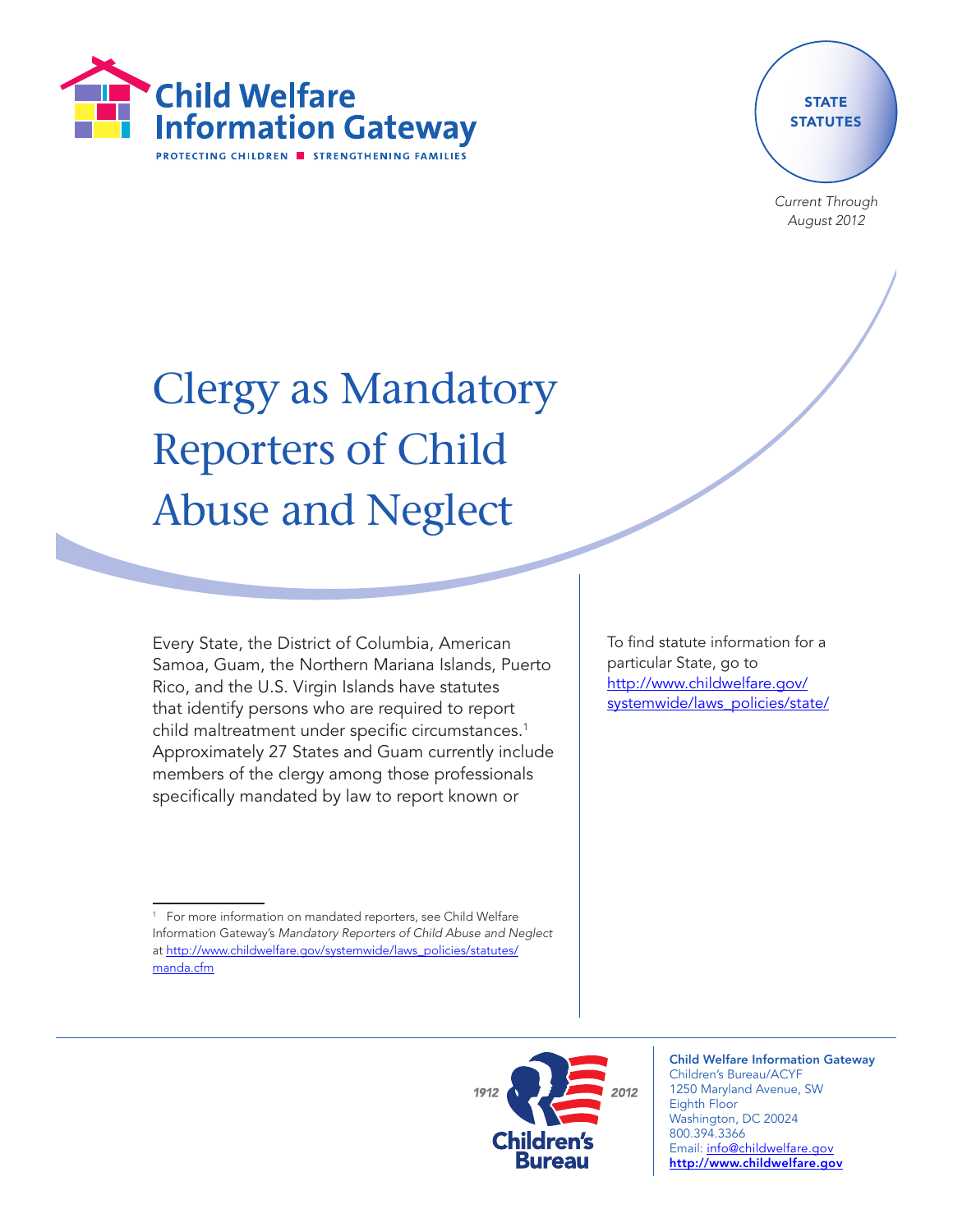suspected instances of child abuse or neglect.2 In approximately 18 States and Puerto Rico, any person who suspects child abuse or neglect is required to report it.<sup>3</sup> This inclusive language appears to include clergy but may be interpreted otherwise.

### Privileged **Communications**

As a doctrine of some faiths, clergy must maintain the confidentiality of pastoral communications. Mandatory reporting statutes in some States specify the circumstances under which a communication is "privileged" or allowed to remain confidential. Privileged communications may be exempt from the requirement to report suspected abuse or neglect. The privilege of maintaining this confidentiality under State law must be provided by statute. Most States do provide the privilege, typically in rules of evidence or civil procedure.<sup>4</sup> If the issue of privilege is not addressed in the reporting laws, it does not mean that privilege is not granted; it may be granted in other parts of State statutes.

This privilege, however, is not absolute. While clergy-penitent privilege is frequently recognized within the reporting laws, it is typically interpreted narrowly in the context of child abuse or neglect. The circumstances under which it is allowed vary from State to State, and in some States it is denied altogether. For example, among the States that list clergy as mandated reporters, Guam, New Hampshire, and West Virginia deny the clergy-penitent privilege in cases of child abuse or neglect. Four of the States that enumerate "any person" as a mandated reporter (North Carolina, Oklahoma, Rhode Island, and Texas) also deny clergy-penitent privilege in child abuse cases.

In States where neither clergy members nor "any person" are enumerated as mandated reporters, it is less clear whether

<sup>&</sup>lt;sup>2</sup> The word "approximately" is used to stress the fact that States frequently amend their laws. This information is current only through June 2012. States that include clergy as mandated reporters are Alabama, Arizona, Arkansas, California, Colorado, Connecticut, Georgia, Illinois, Louisiana, Maine, Massachusetts, Michigan, Minnesota, Mississippi, Missouri, Montana, Nevada, New Hampshire, NewMexico, North Dakota, Ohio, Oregon, Pennsylvania, South Carolina, Vermont, West Virginia, and Wisconsin.

<sup>&</sup>lt;sup>3</sup> Delaware, Florida, Idaho, Indiana, Kentucky, Maryland, Mississippi, Nebraska, New Hampshire, New Jersey, New Mexico, North Carolina, Oklahoma, Rhode Island, Tennessee, Texas, Utah, and Wyoming. Three of these States (Mississippi, New Hampshire, and New Mexico) also enumerate clergy as mandated reporters.

<sup>&</sup>lt;sup>4</sup> The issue of clergy-penitent privilege also may be addressed in case law, which this publication does not cover.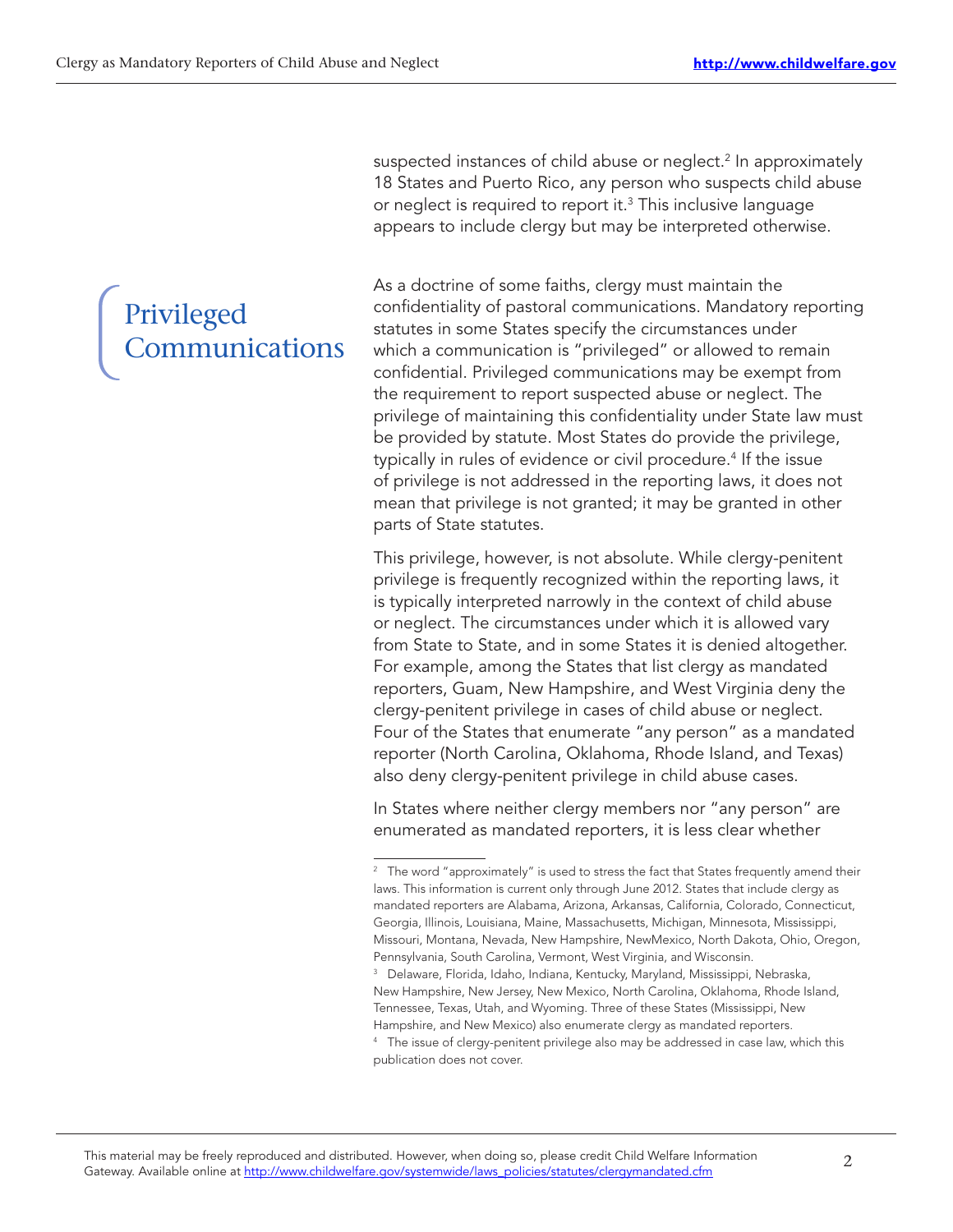clergy are included as mandated reporters within other broad categories of professionals who work with children. For example, in Virginia and Washington, clergy are not enumerated as mandated reporters, but the clergy-penitent privilege is affirmed within the reporting laws.

Many States and territories include Christian Science practitioners or religious healers among professionals who are mandated to report suspected child maltreatment. In most instances, they appear to be regarded as a type of healthcare provider. Only nine States (Arizona, Arkansas, Louisiana, Massachusetts, Missouri, Montana, Nevada, South Carolina, and Vermont) explicitly include Christian Science practitioners among classes of clergy required to report. In those States, the clergy-penitent privilege is also extended to those practitioners by statute.

The chart below summarizes how States have or have not addressed the issue of clergy as mandated reporters (either specifically or as part of a broad category) and/or clergy-penitent privilege (either limiting or denying the privilege) within their reporting laws.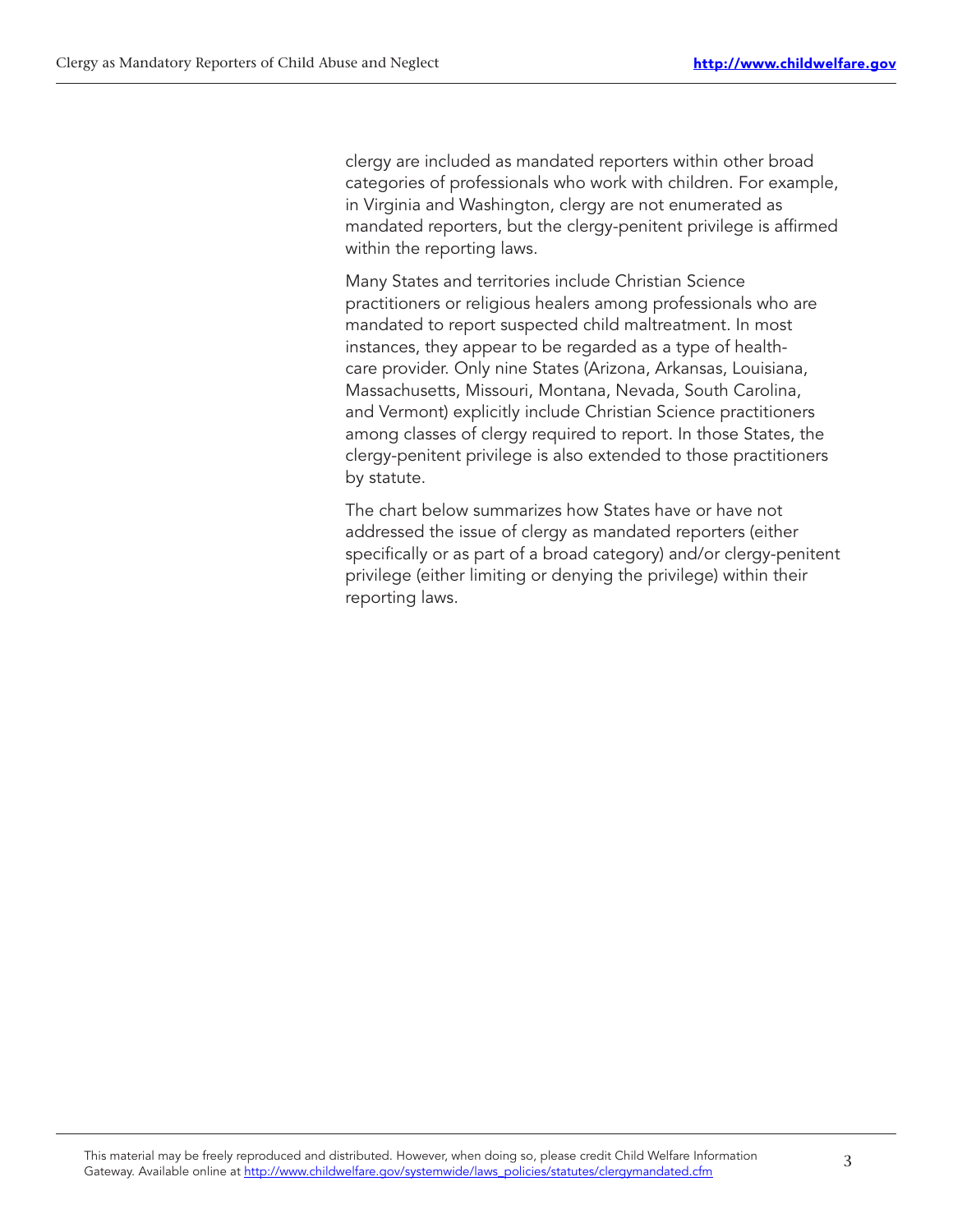|                                                                                                              | Privilege granted<br>but limited to pastoral<br>communications                                                                                                                                                                                                            | Privilege denied<br>in cases of<br>suspected child<br>abuse or neglect | Privilege not<br>addressed in the<br>reporting laws                                                                                                 |
|--------------------------------------------------------------------------------------------------------------|---------------------------------------------------------------------------------------------------------------------------------------------------------------------------------------------------------------------------------------------------------------------------|------------------------------------------------------------------------|-----------------------------------------------------------------------------------------------------------------------------------------------------|
| Clergy enumerated<br>as mandated<br>reporters                                                                | Alabama, Arizona, Arkansas,<br>California, Colorado,<br>Georgia, Illinois, Louisiana,<br>Maine, Massachusetts,<br>Michigan, Minnesota,<br>Missouri, Montana, Nevada,<br>New Mexico, North Dakota,<br>Ohio, Oregon, Pennsylvania,<br>South Carolina, Vermont,<br>Wisconsin | Guam, New Hampshire,<br>West Virginia                                  | Connecticut, Mississippi                                                                                                                            |
| Clergy not<br>enumerated as<br>mandated reporters<br>but may be included<br>with "any person"<br>designation | Delaware, Florida, Idaho,<br>Kentucky, Maryland, Utah,<br>Wyoming                                                                                                                                                                                                         | North Carolina,<br>Oklahoma, Rhode Island,<br>Texas                    | Indiana, Nebraska,<br>New Jersey, Tennessee,<br>Puerto Rico                                                                                         |
| Neither clergy<br>nor "any person"<br>enumerated as<br>mandated reporters                                    | Virginia, Washington <sup>5</sup>                                                                                                                                                                                                                                         | Not applicable                                                         | Alaska, American Samoa,<br>District of Columbia,<br>Hawaii, Iowa, Kansas,<br>New York, Northern<br>Mariana Islands, South<br>Dakota, Virgin Islands |

This publication is a product of the State Statutes Series prepared by Child Welfare Information Gateway. While every attempt has been made to be complete, additional information on these topics may be in other sections of a State's code as well as agency regulations, case law, and informal practices and procedures.

#### Suggested Citation:

Child Welfare Information Gateway. (2012). Clergy as mandatory reporters of child abuse and neglect. Washington, DC: U.S. Department of Health and Human Services, Children's Bureau.

<sup>&</sup>lt;sup>5</sup> Clergy are not mandated reporters in Washington, but if they elect to report, their report and any testimony are provided statutory immunity from liability.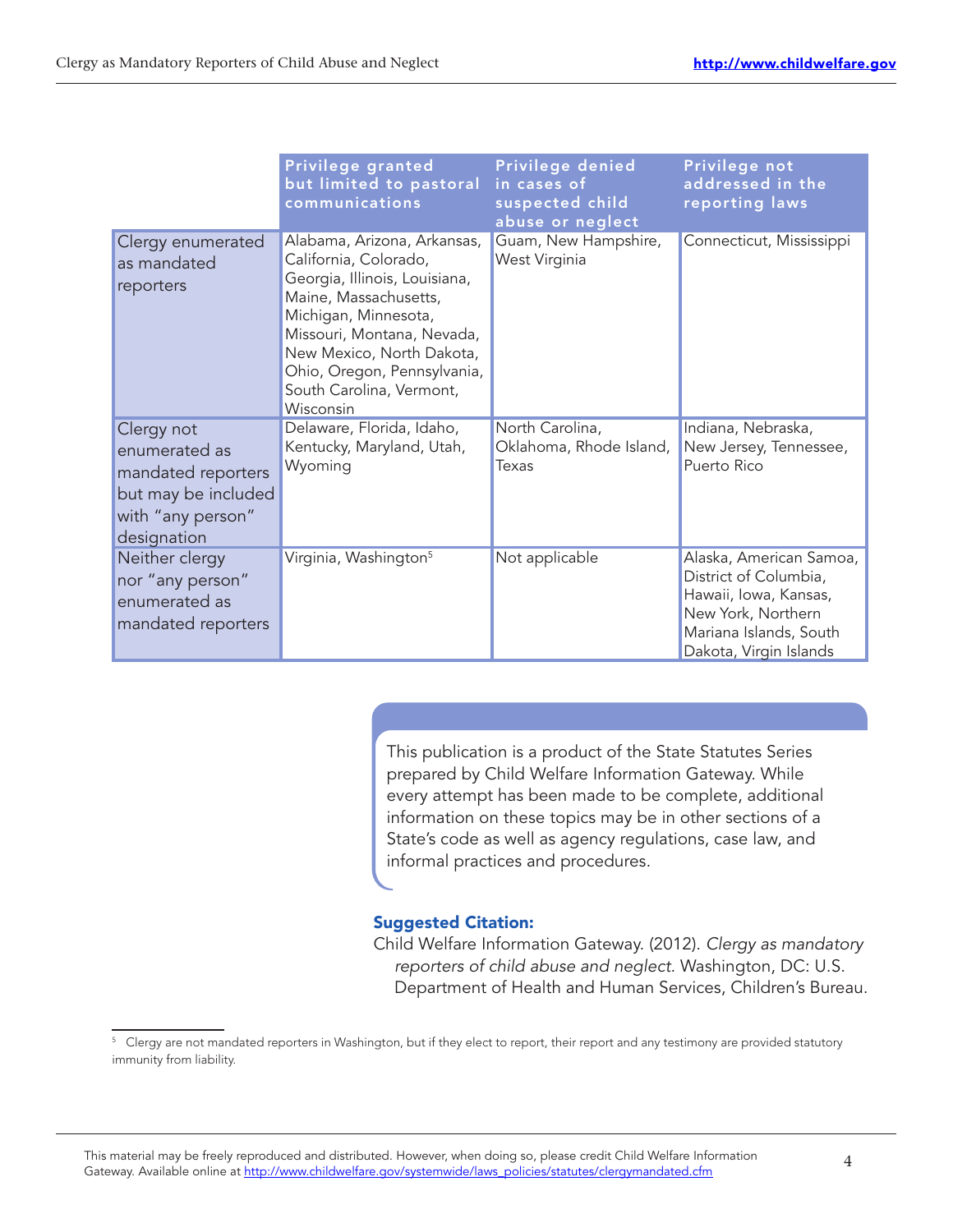#### Alabama

#### Ala. Code § 26-14-3(a), (f) (LexisNexis through 2012 Reg. Sess.)

Members of the clergy (as defined in Rule 505 of the Alabama Rules of Evidence) shall be required to report or cause a report to be made immediately when a child is known or suspected to be a victim of child abuse or neglect--either by telephone or direct communication, followed by a written report--to a duly constituted authority.

A member of the clergy shall not be required to report information gained solely in a confidential communication, privileged pursuant to Rule 505 of the Alabama Rules of Evidence, as such communications shall continue to be privileged as provided by law.

#### Alaska

This issue is not addressed in the statutes reviewed.

#### American Samoa

#### Ann. Code § 45.2002(a), (b(11) (A.S. Bar 2012)

Any person specified below who has reasonable cause to know or suspect that a child has been subjected to abuse or neglect, or who has observed the child being subjected to circumstances or conditions that would reasonably result in abuse or neglect, shall immediately report or cause a report to be made of that fact to the agency, who immediately informs the department.

Persons required to report the abuse or neglect or circumstances or conditions include any Christian Science practitioner.

#### Arizona

#### Ariz. Rev. Stat. Ann. § 13-3620(A)-(B) (LexisNexis through 3-27-12)

Any member of the clergy, priest, or Christian Science practitioner who reasonably believes that a minor is or has been the victim of injury, abuse, child abuse, a reportable offense, or neglect shall immediately report or cause a report to be made.

A member of the clergy, Christian Science practitioner, or priest who has received a confidential communication or a confession in that person's role as a member of the clergy, Christian Science practitioner, or priest in the course of the discipline enjoined by the church to which the member of the clergy, Christian Science practitioner, or priest belongs may withhold reporting of the communication or confession if the member of the clergy, Christian Science practitioner, or priest determines that it is reasonable and necessary within the concepts of the religion. This exemption applies only to the communication or confession and not to the personal observations the member of the clergy, Christian Science practitioner, or priest may otherwise make of the minor.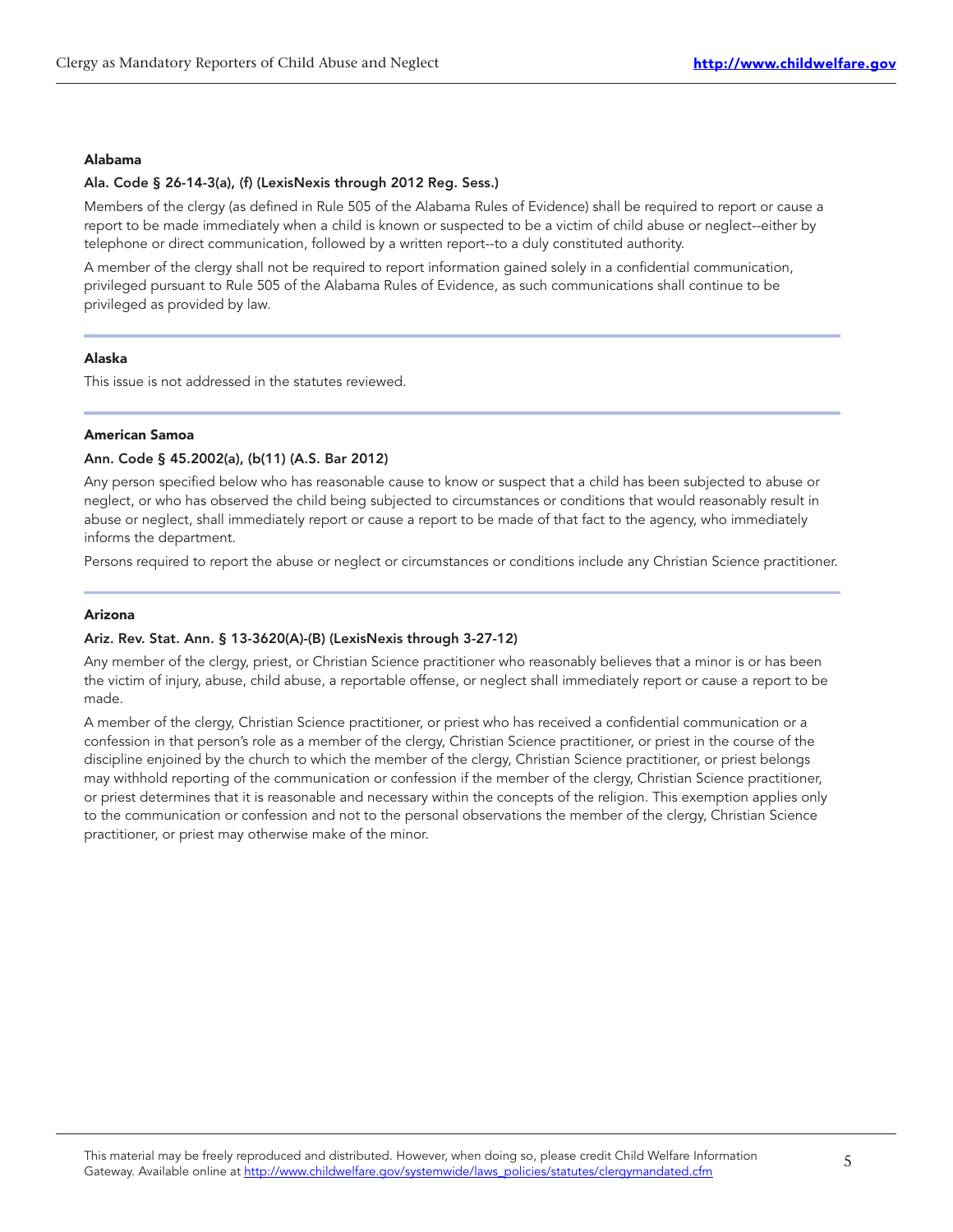#### Arkansas

#### Ark. Code Ann. § 12-18-402 (LexisNexis through 2012 Sess.)

A clergy member shall immediately notify the Child Abuse Hotline if he or she:

- Has reasonable cause to suspect that a child has been subjected to child maltreatment or died as a result of child maltreatment
- Observes a child being subjected to conditions or circumstances that would reasonably result in child maltreatment

A clergy member includes a minister, priest, rabbi, accredited Christian Science practitioner, or other similar functionary of a religious organization, or an individual reasonably believed to be so by the person consulting him or her, except to the extent the clergy member:

- Has acquired knowledge of suspected child maltreatment through communications required to be kept confidential pursuant to the religious discipline of the relevant denomination or faith
- Received the knowledge of the suspected child maltreatment from the alleged offender in the context of a statement of admission

A privilege or contract shall not prevent a person from reporting child maltreatment when he or she is a mandated reporter and required to report under this section.

#### Ark. Code Ann. § 12-18-803(b) (LexisNexis through 2012 Sess.)

No privilege, except that between a lawyer and client or between a minister, including a Christian Science practitioner, and a person confessing to or being counseled by the minister, shall prevent anyone from testifying concerning child maltreatment.

#### California

#### Cal. Penal Code § 11166(d)(1)-(2) (LexisNexis through 2012 Sess.)

A clergy member who acquires knowledge or reasonable suspicion of child abuse during a penitential communication is not required to make a report. For the purposes of this subdivision, 'penitential communication' means a communication intended to be in confidence--including, but not limited to, a sacramental confession--made to a clergy member who, in the course of the discipline or practice of his or her church, denomination, or organization, is authorized or accustomed to hear those communications, and under the discipline, tenets, customs, or practices of his or her church, denomination, or organization, has a duty to keep those communications secret.

Nothing in this subdivision shall be construed to modify or limit a clergy member's duty to report known or suspected child abuse when a clergy member is acting in some other capacity that would otherwise make the clergy member a mandated reporter.

On or before January 1, 2004, a clergy member or any custodian of records for the clergy member may report to an agency specified in § 11165.9 that the clergy member or any custodian of records for the clergy member, prior to January 1, 1997, in his or her professional capacity or within the scope of his or her employment, other than during a penitential communication, acquired knowledge or had a reasonable suspicion that a child had been the victim of sexual abuse that the clergy member or any custodian of records for the clergy member did not previously report the abuse to an agency specified in § 11165.9.

This paragraph shall apply even if the victim of the known or suspected abuse has reached the age of majority by the time the required report is made.

The local law enforcement agency shall have jurisdiction to investigate any report of child abuse made pursuant to this paragraph even if the report is made after the victim has reached the age of majority.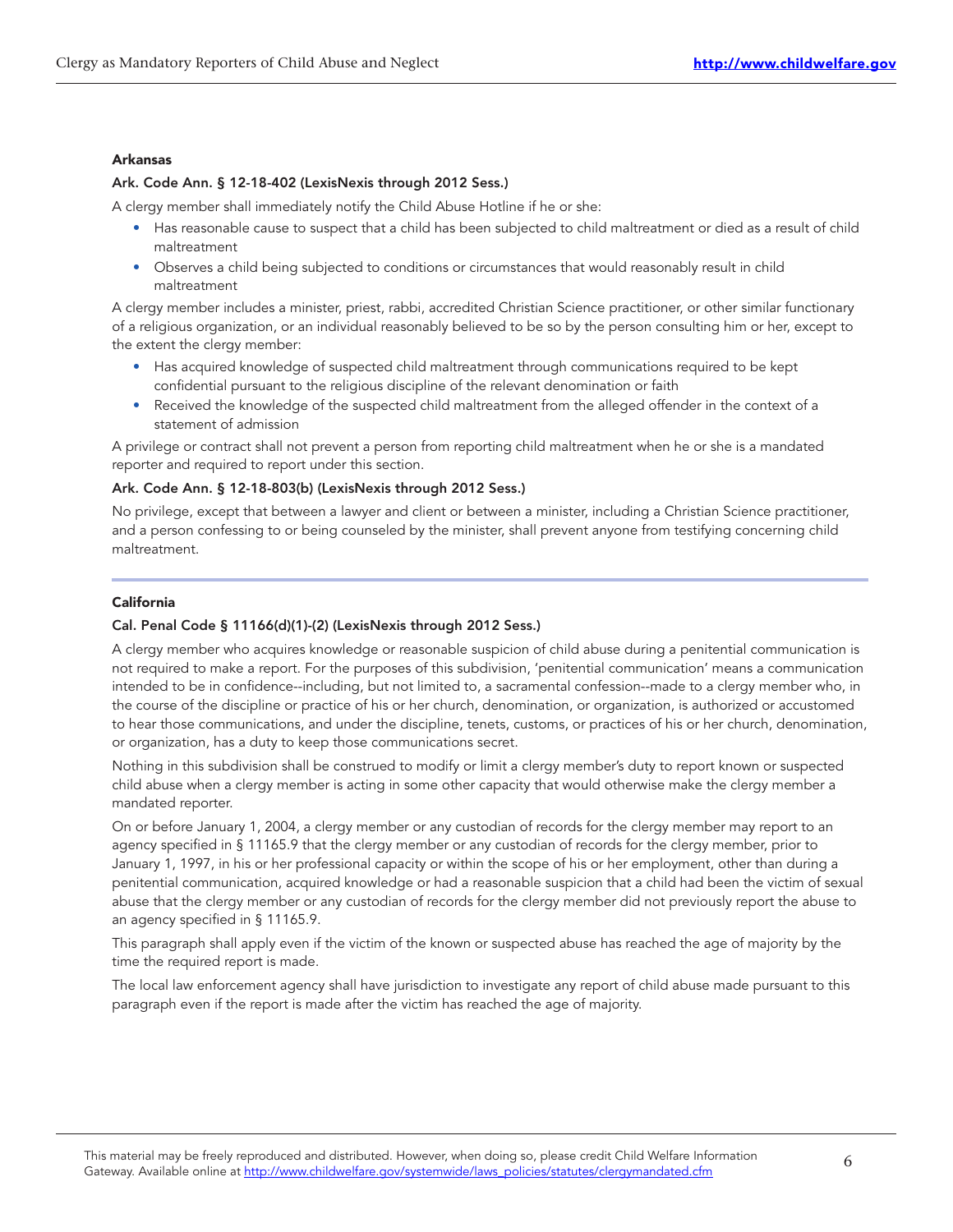#### Cal. Penal Code § 11165.7(a)(32)-(33) (LexisNexis through 2012 Sess.)

A mandated reporter is defined as any of the following:

- A clergy member, as specified in § 11166(c)
- Any custodian of records of a clergy member, as specified in this section and § 11166(c).

As used in this article, 'clergy member' means a priest, minister, rabbi, religious practitioner, or similar functionary of a church, temple, or recognized denomination or organization.

#### Colorado

#### Colo. Stat. Ann. § 19-3-304(2)(aa) (LexisNexis through 2012 1st Reg. Sess.)

Persons required to report abuse or neglect or circumstances or conditions shall include any clergy member.

The provisions of this paragraph shall not apply to a person who acquires reasonable cause to know or suspect that a child has been subjected to abuse or neglect during a communication about which the person may not be examined as a witness pursuant to § 13-90-107(1)(c), unless the person also acquires such reasonable cause from a source other than such communication.

For purposes of this paragraph, unless the context otherwise requires, 'clergy member' means a priest; rabbi; duly ordained, commissioned, or licensed minister of a church; member of a religious order; or recognized leader of any religious body.

#### Colo. Rev. Stat. Ann. § 13-90-107(1)(c) (LexisNexis through 2012 1st Reg. Sess.)

A clergy member, minister, priest, or rabbi shall not be examined without both his or her consent and also the consent of the person making the confidential communication as to any confidential communication made to him or her in his or her professional capacity in the course of discipline expected by the religious body to which he or she belongs.

#### Connecticut

#### Conn. Gen. Stat. Ann. § 17a-101(b) (LexisNexis through 2012 Supp.)

The following persons shall be mandated reporters: members of the clergy.

#### Delaware

#### Del. Code Ann. Tit. 16, § 909 (LexisNexis through 4-27-12)

No legally recognized privilege, except that between attorney and client and that between priest and penitent in a sacramental confession, shall apply to situations involving known or suspected child abuse, neglect, exploitation, or abandonment and shall not constitute grounds for failure to report as required or to give or accept evidence in any judicial proceeding relating to child abuse or neglect.

#### Del. Code Ann. Tit. 16, § 903 (LexisNexis through 4-27-12)

Any person, agency, organization, or entity that knows or in good faith suspects child abuse or neglect shall make a report in accordance with § 904 of this title.

#### District of Columbia

This issue is not addressed in the statutes reviewed.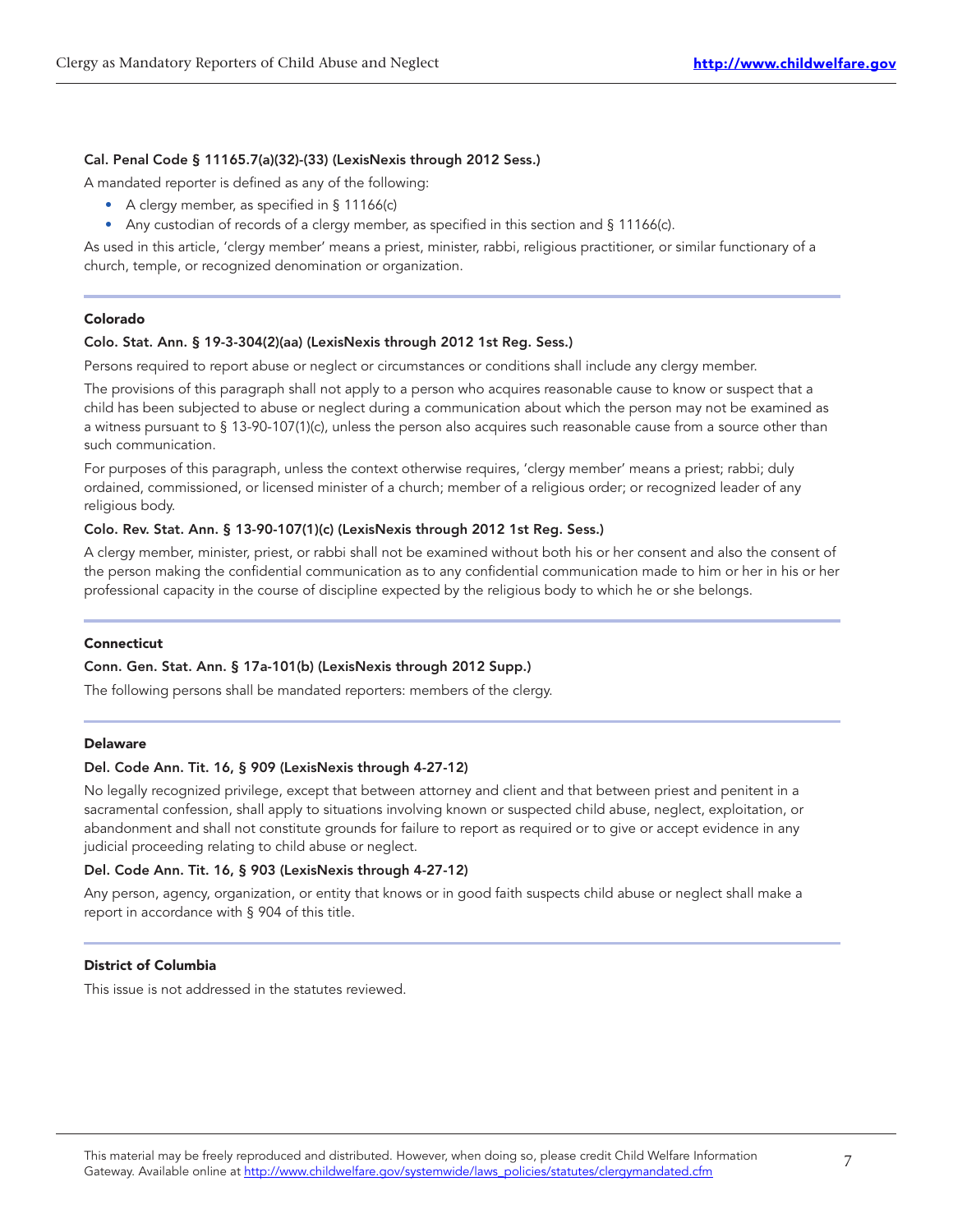#### Florida

#### Fla. Stat. Ann. § 39.201(1) (LexisNexis through 2012 Sess.)

Any person who knows, or has reasonable cause to suspect, that a child is abused, abandoned, or neglected by a parent, legal custodian, caregiver, or other person responsible for the child's welfare, or that a child is in need of supervision and care and has no parent, legal custodian, or responsible adult relative immediately known and available to provide supervision and care, shall report such knowledge or suspicion to the department.

#### Fla. Stat. Ann. § 39.204 (LexisNexis through 2012 Sess.)

The privileged quality of communications between husband and wife and between any professional person and his or her patient or client, or any other privileged communications except that between attorney and client or the privilege provided by § 90.505 [providing for the confidentiality of communications made to a clergy member for the purpose of spiritual counsel], as such communication relates both to the competency of the witness and to the exclusion of confidential communications, shall not apply to any communication involving the perpetrator or alleged perpetrator in any situation involving known or suspected child abuse, abandonment, or neglect, and shall not constitute grounds for failure to report as required by the reporting laws regardless of the source of information requiring the report, failure to cooperate with law enforcement or the department in its activities pursuant to this chapter, or failure to give evidence in any judicial proceeding relating to child abuse, abandonment, or neglect.

#### Georgia

#### Ga. Ann. Code § 19-7-5 (LexisNexis through Ga. 2012 Legis. Serv., Act 709)

A member of the clergy shall not be required to report child abuse reported solely within the context of confession or other similar communication required to be kept confidential under church doctrine or practice. When a clergy member receives information about child abuse from any other source, the clergy member shall comply with the reporting requirements of this section, even though the clergy member may have also received a report of child abuse from the confession of the perpetrator.

The term 'clergy' includes ministers, priests, rabbis, imams, or similar functionaries, by whatever name called, of a bona fide religious organization.

#### Guam

#### Guam Ann. Code Tit. 19, § 13201 (LexisNexis through 4-4-12)

Persons required to report suspected child abuse include, but are not limited to, any clergy member of any religious faith, or other similar functionary or employee of any church, place of worship, or other religious organization whose primary duties consist of teaching, spreading the faith, church governance, supervision of a religious order, or supervision or participation in religious ritual and worship.

No person may claim 'privileged communications' as a basis for his or her refusal or failure to report suspected child abuse or neglect or to provide Child Protective Services or the Guam Police Department with required information. Such privileges are specifically abrogated with respect to reporting suspected child abuse or neglect or of providing information to the agency.

#### Hawaii

This issue is not addressed in the statutes reviewed.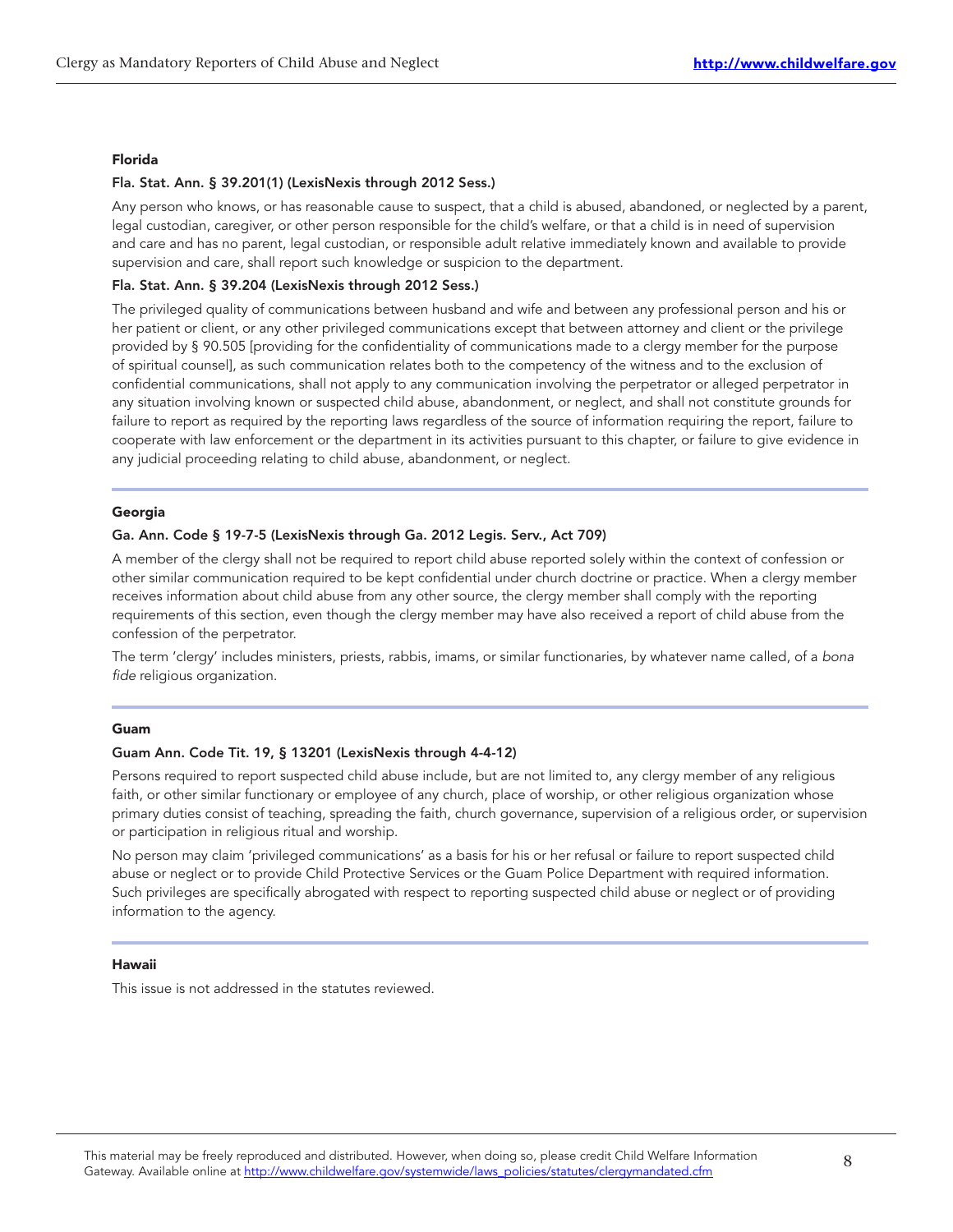#### Idaho

#### Idaho Code § 16-1605 (LexisNexis through 2011 Reg. Sess.)

Any other person having reason to believe that a child has been abused, abandoned, or neglected shall report or cause a report to be made within 24 hours.

The term 'duly ordained minister of religion' means a person who has been ordained or set apart, in accordance with the ceremony, ritual, or discipline of a church or religious organization that has been established on the basis of a community of religious faith, belief, doctrines, and practices, to hear confessions and confidential communications in accordance with the bona fide doctrines or discipline of that church or religious organization.

The notification requirements do not apply to a duly ordained minister of religion, with regard to any confession or confidential communication made to him or her in his or her ecclesiastical capacity in the course of discipline enjoined by the church to which he or she belongs if:

- The church qualifies as tax-exempt under Federal law.
- The confession or confidential communication was made directly to the duly ordained minister of religion.
- The confession or confidential communication was made in the manner and context that places the duly ordained minister specifically and strictly under a level of confidentiality that is considered inviolate by canon law or church doctrine.

A confession or confidential communication made under any other circumstances does not fall under this exemption.

#### Illinois

#### 325 Ill. Comp. Stat. Ann. § 5/4 (LexisNexis through 2012 Sess.)

Any member of the clergy having reasonable cause to believe that a child known to that member of the clergy in his or her professional capacity may be an abused child as defined by law shall immediately report or cause a report to be made to the Department of Children and Family Services.

Whenever such person is required to report under this act in his or her capacity as a member of the clergy, he or she shall make a report immediately to the department in accordance with the provisions of this act and may also notify the person in charge of the church, synagogue, temple, mosque, or other religious institution, or his or her designated agent, that such a report has been made. Under no circumstances shall any person in charge of the church, synagogue, temple, mosque, or other religious institution, or his or her designated agent to whom such notification is made, exercise any control, restraint, modification, or other change in the report or the forwarding of such report to the department.

The privileged quality of communication between any professional person required to report and his or her patient or client shall not apply to situations involving abused or neglected children and shall not constitute grounds for failure to report.

A member of the clergy may claim the privilege under § 8-803 of the Code of Civil Procedure.

#### 735 Ill. Comp. Stat. Ann. § 5/8-803 (LexisNexis through 2012 Sess.)

A member of the clergy or practitioner of any religious denomination accredited by the religious body to which he or she belongs shall not be compelled to disclose in any court, or to any administrative body or agency, or to any public officer, a confession or admission made to him or her in his or her professional character or as a spiritual advisor in the course of the discipline enjoined by the rules or practice of such religious body or of the religion that he or she professes, nor be compelled to divulge any information that has been obtained by him or her in such professional character or such spiritual advisor.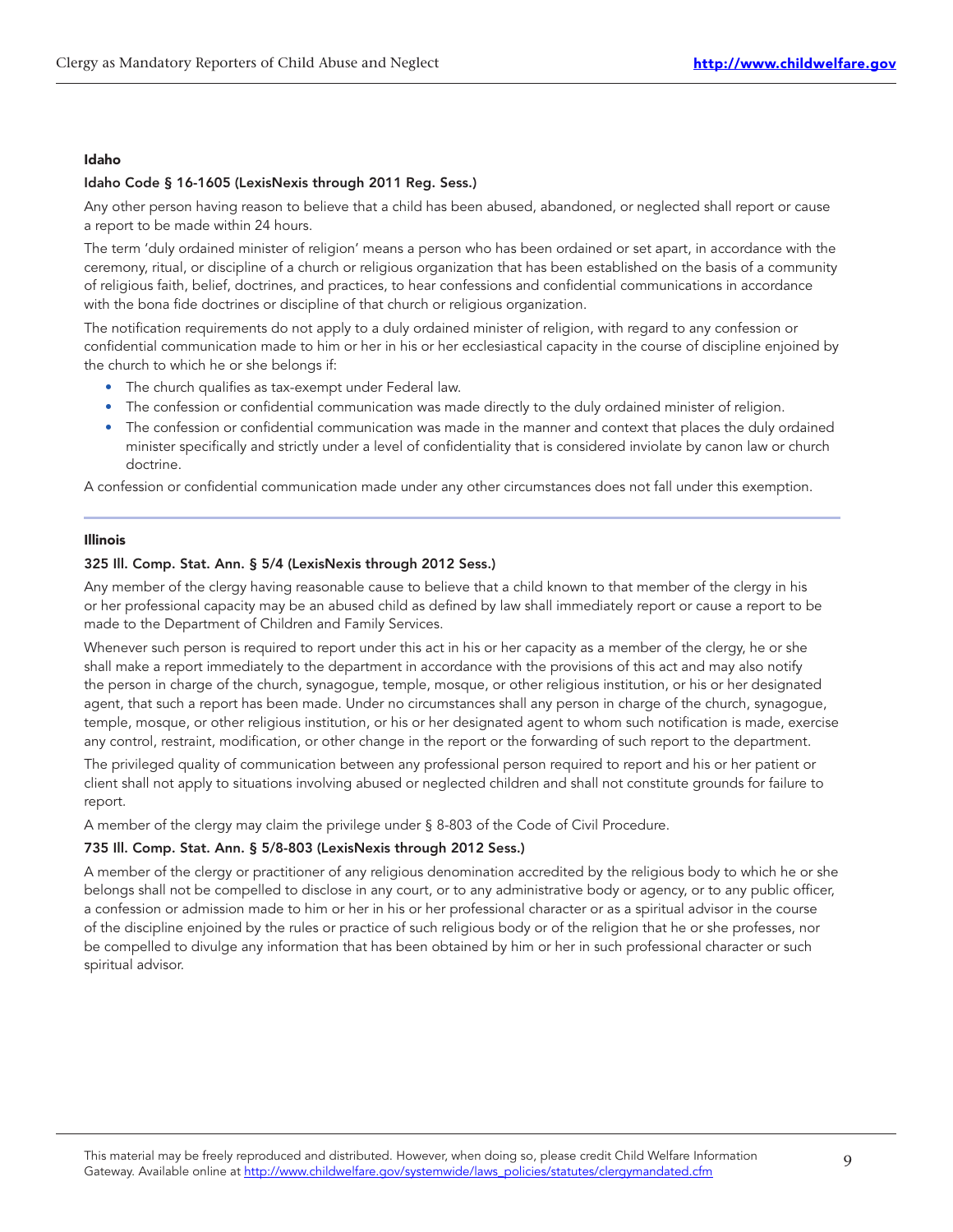#### Indiana

#### Ind. Code Ann. § 31-33-5-1 (LexisNexis through 2012 1st Reg. Sess.)

In addition to any other duty to report arising under this article, an individual who has reason to believe that a child is a victim of child abuse or neglect shall make a report as required by this article.

#### Iowa

This issue is not addressed in the statutes reviewed.

#### Kansas

This issue is not addressed in the statutes reviewed.

#### Kentucky

#### Ky. Rev. Stat. Ann. § 620.030(1), (3) (LexisNexis through 2011 1st Ex. Sess.)

Any person who knows or has reasonable cause to believe that a child is dependent, neglected, or abused shall immediately cause an oral or written report to be made.

Neither the husband-wife nor any professional-client/patient privilege, except the attorney-client and clergy-penitent privilege, shall be ground for refusing to report or for excluding evidence regarding a dependent, neglected, or abused child or the cause thereof, in any judicial proceedings resulting from a report. This subsection shall also apply in any criminal proceeding in district or circuit court regarding a dependent, neglected, or abused child.

#### Louisiana

#### La. Children's Code Art. 603(15)(b)-(c) (LexisNexis through La. 2012 Legis. Serv., Act 268)

'Mental health/social service practitioner' is any individual who provides mental health or social service diagnosis, assessment, counseling, or treatment, including a psychiatrist, psychologist, marriage or family counselor, social worker, member of the clergy, aide, or other individual who provides counseling services to a child or his or her family.

'Member of the clergy' is any priest, rabbi, duly ordained deacon or minister, Christian Science practitioner, or other similarly situated functionary of a religious organization.

A member of the clergy is not required to report a confidential communication, as defined in Code of Evidence article 511(A)(2), from a person to a member of the clergy who in the course of the discipline or practice of that church, denomination, or organization is authorized and accustomed to hearing confidential communication and, under the discipline or tenets of that church, denomination, or organization, has a duty to keep such communication confidential. In that instance, the member of the clergy shall encourage that person to report the allegations to the appropriate authorities.

#### Maine

#### Me. Rev. Stat. Ann. Tit. 22, § 4011-A(1)(A)(27) (LexisNexis through 2011 2nd Reg. Sess.)

The following adult persons shall immediately report or cause a report to be made to the department when the person knows or has reasonable cause to suspect that a child has been or is likely to be abused or neglected: clergy members acquiring the information as a result of clerical professional work, except for information received during confidential communications.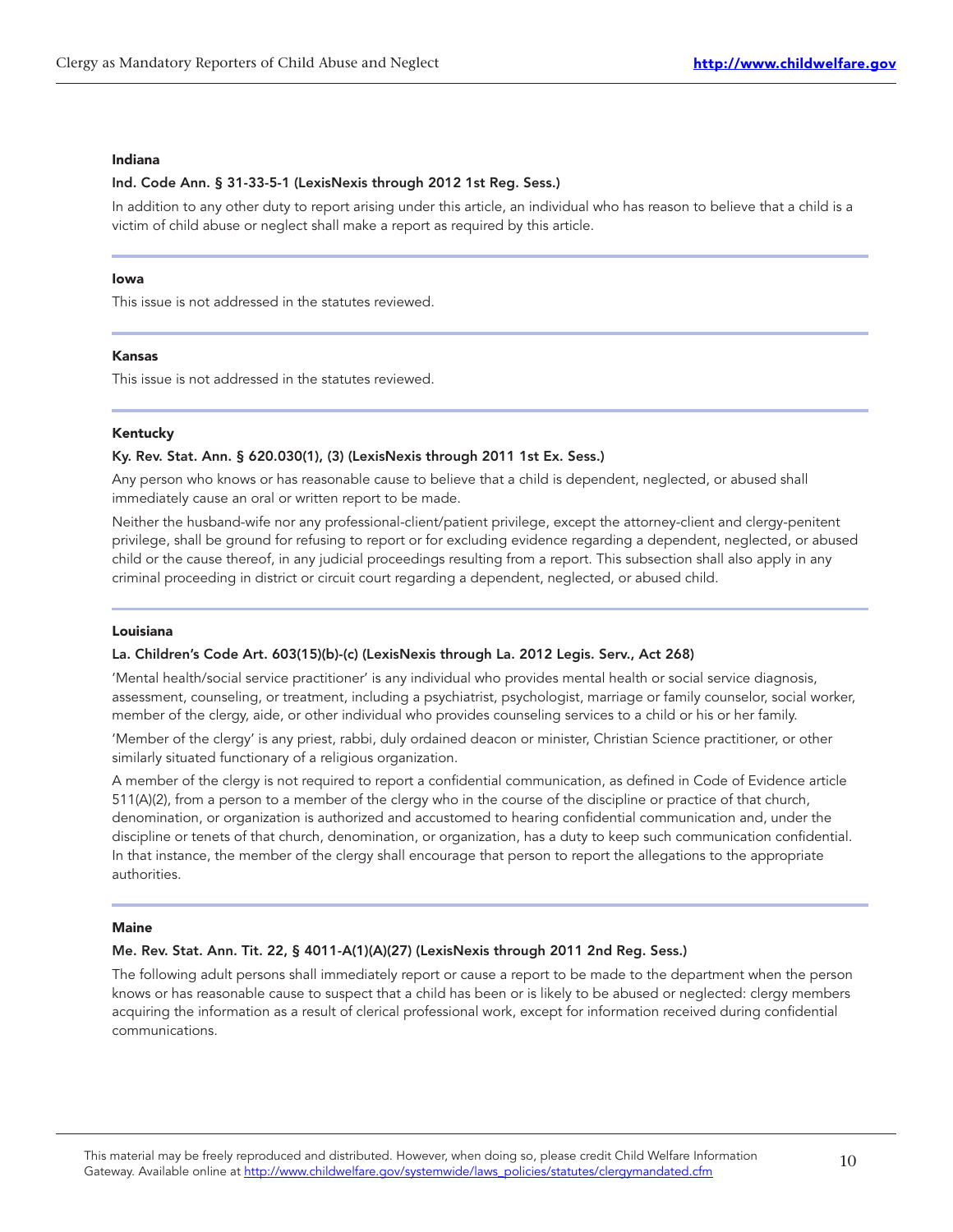#### Maryland

#### Md. Code Ann. Fam. Law § 5-705(a)(1), (a)(3) (LexisNexis through 4-23-12)

Except as provided below, notwithstanding any other provision of law, including a law on privileged communications, a person other than a health practitioner, police officer, or educator or human service worker who has reason to believe that a child has been subjected to abuse or neglect shall notify the local department or the appropriate law enforcement agency.

A minister of the gospel, clergy member, or priest of an established church of any denomination is not required to provide notice [when they have reason to believe that a child has been subjected to abuse or neglect] if the notice would disclose matter in relation to any communication that is protected by the clergy-penitent privilege and:

- The communication was made to the minister, clergy member, or priest in a professional character in the course of discipline enjoined by the church to which the minister, clergy member, or priest belongs.
- The minister, clergy member, or priest is bound to maintain the confidentiality of that communication under canon law, church doctrine, or practice.

#### **Massachusetts**

#### Mass. Gen. Laws Ann. Ch. 119, § 21 (LexisNexis through 2012 Sess.)

Mandatory reporters include:

- Priests, rabbis, clergy members, ordained or licensed ministers, leaders of any church or religious body, or accredited Christian Science practitioners
- Persons performing official duties on behalf of a church or religious body that are recognized as the duties of a priest, rabbi, clergy, ordained or licensed minister, leader of any church or religious body, accredited Christian Science practitioner
- Persons employed by a church or religious body to supervise, educate, coach, train, or counsel a child on a regular basis

#### Mass. Gen. Laws Ann. Ch. 119, § 51A(j) (LexisNexis through 2012 Sess.)

Any privilege relating to confidential communications, established by §§ 135 to 135B, inclusive, of chapter 112 [pertaining to social worker-client privilege] or by §§ 20A [clergy-penitent privilege] and 20B [psychotherapist-patient privilege] of chapter 233, shall not prohibit the filing of a report under this section or a care and protection petition under § 24, except that a priest, rabbi, clergy member, ordained or licensed minister, leader of a church or religious body, or accredited Christian Science practitioner need not report information solely gained in a confession or similarly confidential communication in other religious faiths. Nothing in the general laws shall modify or limit the duty of a priest, rabbi, clergy member, ordained or licensed minister, leader of a church or religious body, or accredited Christian Science practitioner to report suspected child abuse or neglect under this section when the priest, rabbi, clergy member, ordained or licensed minister, leader of a church or religious body, or accredited Christian Science practitioner is acting in some other capacity that would otherwise make him or her a mandated reporter.

#### Michigan

#### Mich. Comp. Laws Ann. § 722.623 (LexisNexis through 2012 Sess.)

A member of the clergy who has reasonable cause to suspect child abuse or neglect shall make immediately, by telephone or otherwise, an oral report, or cause on oral report to be made, of the suspected child abuse or neglect to the Family Independence Agency (department).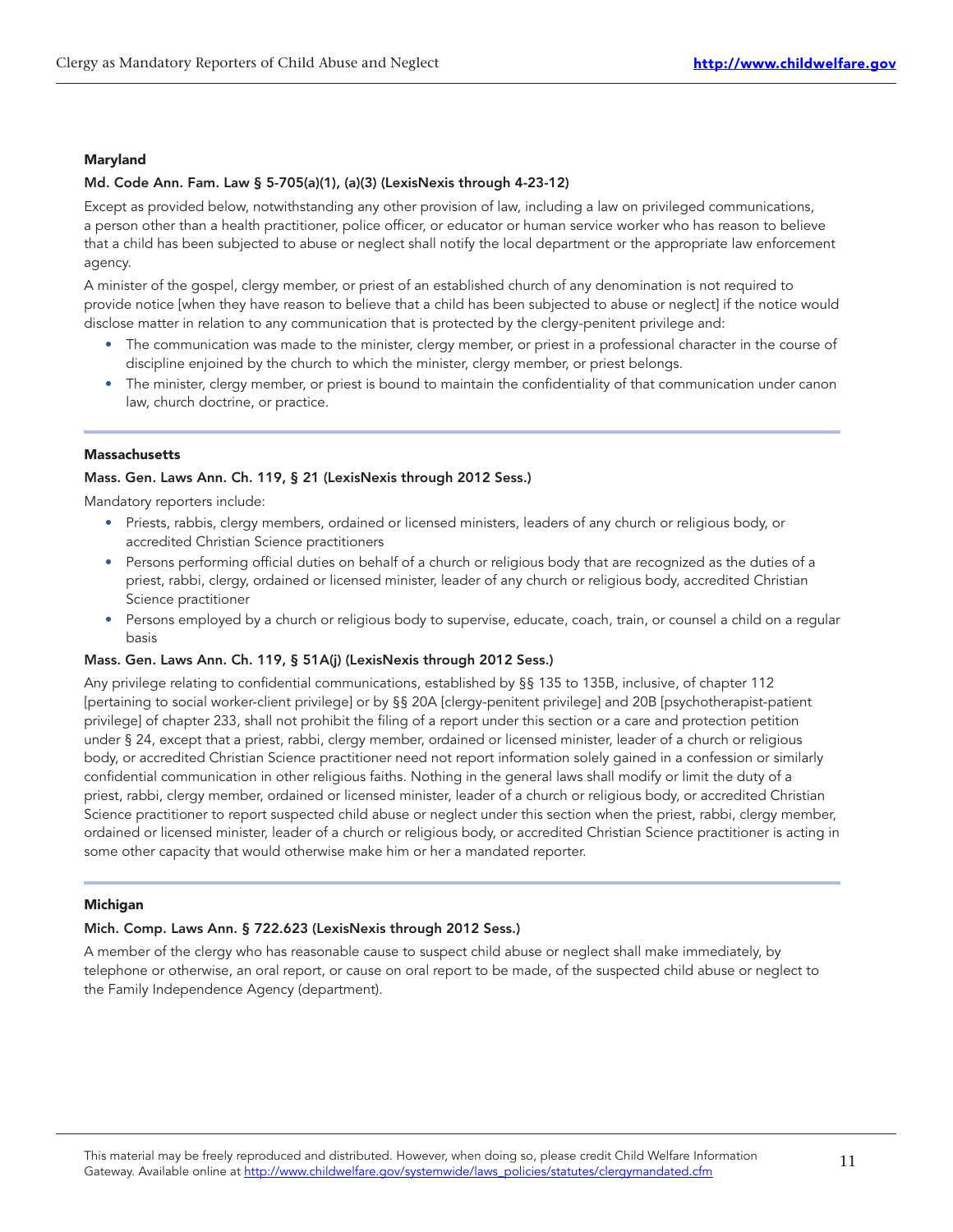#### Mich. Comp. Laws Ann. § 722.631 (LexisNexis through 2012 Sess.)

Any legally recognized privileged communication except that between attorney and client or that made to a member of the clergy in his or her professional character in a confession or similarly confidential communication is abrogated and shall not constitute grounds for excusing a report otherwise required to be made or for excluding evidence in a civil protective proceeding resulting from a report made pursuant to this act. This section does not relieve a member of the clergy from reporting suspected child abuse or child neglect if that member of the clergy receives information concerning suspected child abuse or child neglect while acting in any other capacity listed under § 722.623.

#### Minnesota

#### Minn. Stat. Ann. § 626.556, Subd. 3(a) (LexisNexis through 2012 Reg. Sess.)

A person who knows or has reason to believe a child is being neglected or physically or sexually abused shall immediately report the information to the local welfare agency, agency responsible for assessing or investigating the report, police department, or the county sheriff if the person is employed as a member of the clergy and received the information while engaged in ministerial duties, provided that a member of clergy is not required to report information that is otherwise privileged under § 595.02(1)(c) [pertaining to clergy-penitent privilege].

#### Mississippi

#### Miss. Code Ann. § 43-21-353(1) (LexisNexis through 2011 1st Ex. Sess.)

Any minister who has reasonable cause to suspect that a child is a neglected child or an abused child shall cause an oral report to be made immediately, by telephone or otherwise, to be followed as soon thereafter as possible by a report in writing to the Department of Human Services.

#### Missouri

#### Mo. Ann. Stat. § 210.140 (LexisNexis through 2012 2nd Reg. Sess.)

Any legally recognized privileged communication, except that between attorney and client, or involving communications made to a minister or clergy member, shall not apply to situations involving known or suspected child abuse or neglect and shall not constitute grounds for failure to report as required or permitted, to cooperate with the division in any of its activities, or to give or accept evidence in any judicial proceeding relating to child abuse or neglect.

#### Mo. Ann. Stat. § 210.115 (LexisNexis through 2012 2nd Reg. Sess.)

When any minister, as provided by § 352.400, has reasonable cause to suspect that a child has been or may be subjected to abuse or neglect, or observes a child being subjected to conditions or circumstances that would reasonably result in abuse or neglect, that person shall immediately report or cause a report to be made to the division.

#### Mo. Ann. Stat. § 352.400 (LexisNexis through 2012 2nd Reg. Sess.)

'Minister' means any person while practicing as a minister of the gospel, clergy member, priest, rabbi, Christian Science practitioner, or other person serving in a similar capacity for any religious organization who is responsible for or who has supervisory authority over one who is responsible for the care, custody, and control of a child or who has access to a child.

When a minister or designated agent has reasonable cause to suspect that a child has been or may be subjected to abuse or neglect under circumstances required to be reported, the minister or designated agent shall immediately report or cause a report to be made.

Notwithstanding any other provision of this section or any section of the reporting laws, a minister shall not be required to report concerning a privileged communication made to him or her in his or her professional capacity.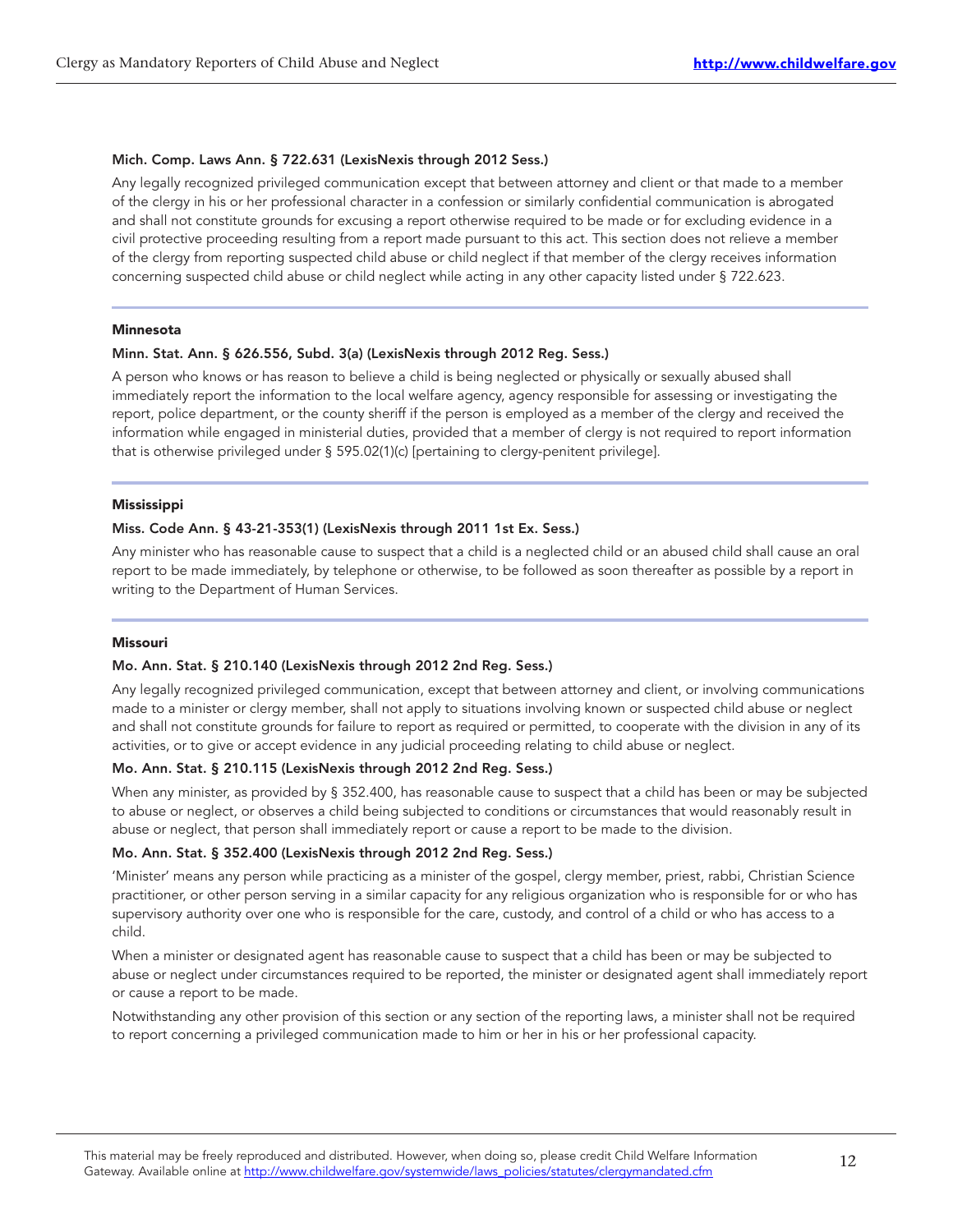#### Montana

#### Mont. Code Ann. § 15-6-201(2)(a) (LexisNexis through 2011 Spec. Sess.)

The term 'clergy' means:

- An ordained minister, priest, or rabbi
- A commissioned or licensed minister of a church or church denomination that ordains ministers if the person has the authority to perform substantially all the religious duties of the church or denomination
- A member of a religious order who has taken a vow of poverty
- A Christian Science practitioner

#### Mont. Code Ann. § 41-3-201(2)(h), (4)(b) (LexisNexis through 2011 Spec. Sess.)

Professionals and officials required to report include members of the clergy.

A member of the clergy or priest is not required to report under this section if:

- The knowledge or suspicion of the abuse or neglect came from a statement or confession made to the member of the clergy or priest in that person's capacity as a member of the clergy or priest.
- The statement was intended to be a part of a confidential communication between the member of the clergy or the priest and a member of the church or congregation.
- The person who made the statement or confession does not consent to the disclosure by the member of the clergy or priest.

A member of the clergy or priest is not required to make a report under this section if the communication is required to be confidential by canon law, church doctrine, or established church practice.

#### Nebraska

#### Neb. Rev. Stat. Ann. § 28-711 (LexisNexis through Neb. 2012 Legis. Serv., Act 821)

When any person has reasonable cause to believe that a child has been subjected to child abuse or neglect or observes that child being subjected to conditions or circumstances that reasonably would result in child abuse or neglect, he or she shall report such incident or cause a report of child abuse or neglect to be made to the proper law enforcement agency or to the Department of Social Services.

#### Nevada

#### Nev. Rev. Stat. Ann. § 432B.220(3)(d) (LexisNexis through 2011 Reg. Sess.)

A report must be made by a clergy member, practitioner of Christian Science, or religious healer, unless he or she has acquired the knowledge of the abuse or neglect from the offender during a confession.

#### New Hampshire

#### N.H. Rev. Stat. Ann. § 169-C:32 (LexisNexis through 2012 Sess.)

The privileged quality of communication between husband and wife and any professional person [including a priest, minister, or rabbi] and his patient or client, except that between attorney and client, shall not apply to proceedings instituted pursuant to this chapter and shall not constitute grounds for failure to report as required by this chapter.

#### N.H. Rev. Stat. Ann. § 169-C:29 (LexisNexis through 2012 Sess.)

A priest, minister, or rabbi having reason to suspect that a child has been abused or neglected shall report the same in accordance with this chapter.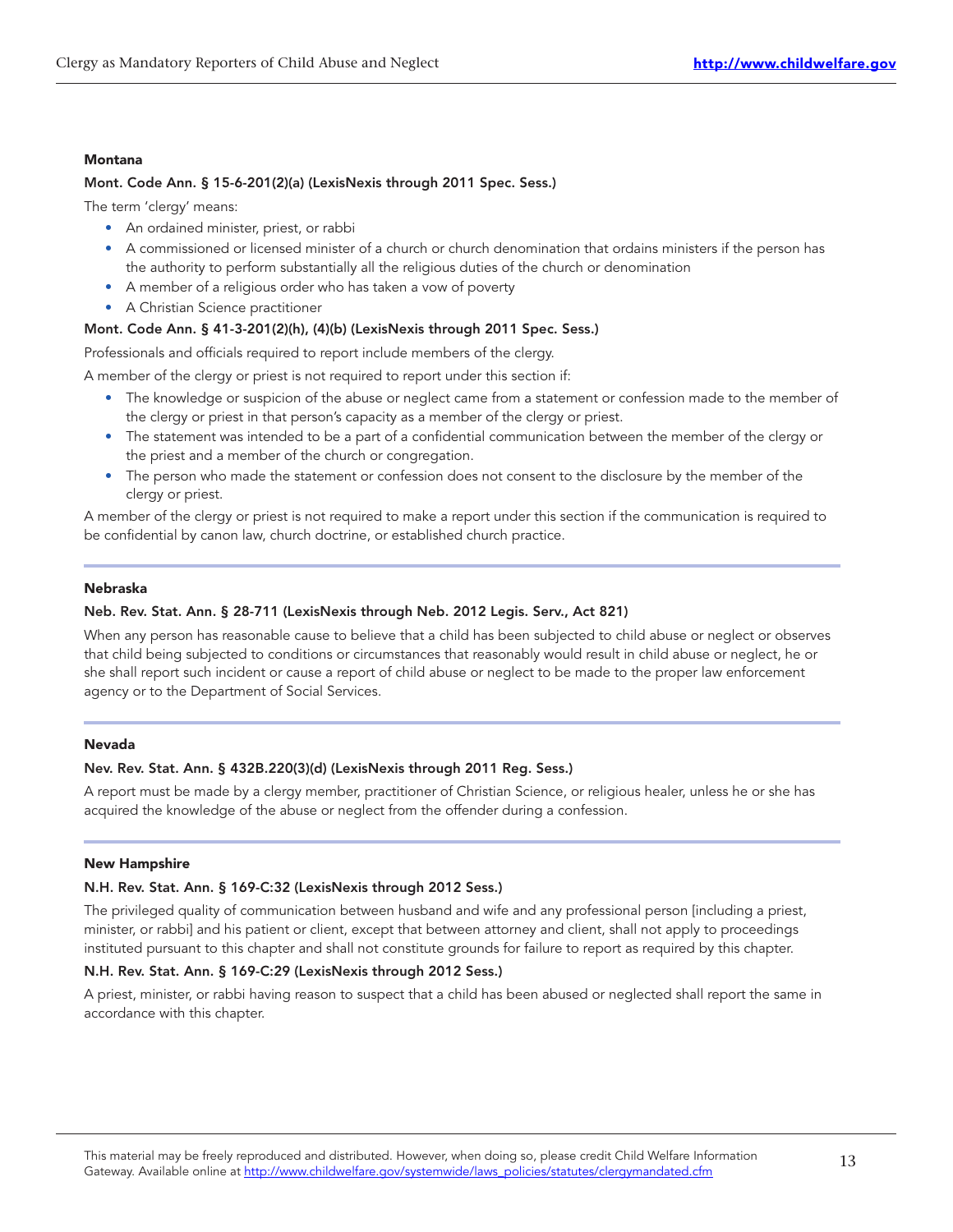#### New Jersey

#### N.J. Ann. Stat. § 9:6-8.10 (LexisNexis through 2012 1st Sess.)

Any person having reasonable cause to believe that a child has been subjected to child abuse or acts of child abuse shall report the same immediately to the Division of Youth and Family Services, by telephone or otherwise.

#### New Mexico

#### N.M. Stat. Ann. § 32A-4-3(A) (LexisNexis through 2012 2nd Sess.)

Every person, including a member of the clergy who has information that is not privileged as a matter of law, who knows or has a reasonable suspicion that a child is an abused or a neglected child shall report the matter immediately.

#### New York

This issue is not addressed in the statutes reviewed.

#### North Carolina

#### N.C. Gen. Stat. § 7B-310 (LexisNexis through 2011 Reg. Sess.)

No privilege shall be grounds for any person or institution failing to report that a juvenile may have been abused, neglected, or dependent, even if the knowledge or suspicion is acquired in an official professional capacity, except when the knowledge is gained by an attorney from that attorney's client during representation only in the abuse, neglect, or dependency case.

No privilege, except the attorney-client privilege, shall be grounds for excluding evidence of abuse, neglect, or dependency in any judicial proceeding (civil, criminal, or juvenile) in which a juvenile's abuse, neglect, or dependency is in issue nor in any judicial proceeding resulting from a report submitted under this article, both as the privilege relates to the competency of the witness and to the exclusion of confidential communications.

#### N.C. Gen. Stat. § 7B-301 (LexisNexis through 2011 Reg. Sess.)

Any person or institution that has cause to suspect that any juvenile is abused, neglected, or dependent, or has died as the result of maltreatment, shall report the case of that juvenile to the director of the Department of Social Services in the county where the juvenile resides or is found.

#### North Dakota

#### N.D. Cent. Code § 50-25.1-03(1) (LexisNexis through 2011 Spec. Sess.)

Any member of the clergy having knowledge of or reasonable cause to suspect that a child is abused or neglected, or has died as a result of abuse or neglect, shall report the circumstances to the department if the knowledge or suspicion is derived from information received by that person in that person's official or professional capacity. A member of the clergy, however, is not required to report such circumstances if the knowledge or suspicion is derived from information received in the capacity of a spiritual advisor.

#### Northern Mariana Islands

This issue is not addressed in the statutes reviewed.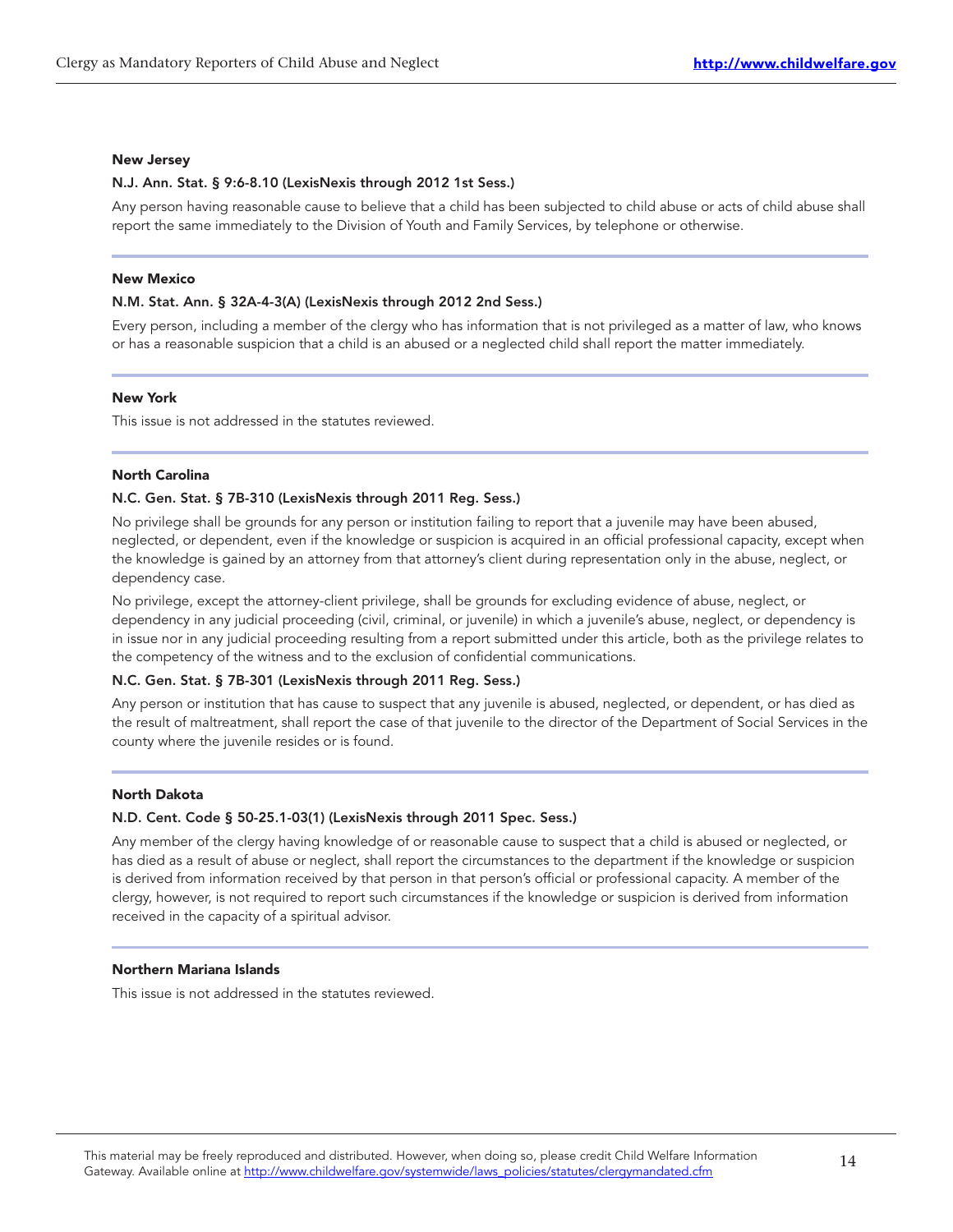#### Ohio

#### Ohio Rev. Code § 2151.421(A)(4)(a) (LexisNexis through 5-7-12)

No cleric and no person, other than a volunteer, designated by any church, religious society, or faith acting as a leader, official, or delegate on behalf of the church, religious society, or faith who is acting in an official or professional capacity, who knows or has reasonable cause to believe based on facts that would cause a reasonable person in a similar position to believe, that a child under age 18 or a mentally retarded, developmentally disabled, or physically impaired child under age 21 has suffered or faces a threat of suffering any physical or mental wound, injury, disability, or condition of a nature that reasonably indicates abuse or neglect of the child, and who knows, or has reasonable cause to believe based on facts that would cause a reasonable person in a similar position to believe, that another cleric or another person, other than a volunteer, designated by a church, religious society, or faith acting as a leader, official, or delegate on behalf of the church, religious society, or faith caused, or poses the threat of causing, the wound, injury, disability, or condition that reasonably indicates abuse or neglect shall fail to immediately report that knowledge or reasonable cause to believe to the entity or persons specified in this division.

#### Ohio Rev. Code § 2151.421(A)(4)(b)-(d) (LexisNexis through 5-7-12)

A cleric is not required to make a report concerning any communication the cleric receives from a penitent in a clericpenitent relationship, if, in accordance with § 2317.02(C), the cleric could not testify with respect to that communication in a civil or criminal proceeding.

The penitent in a cleric-penitent relationship is deemed to have waived any testimonial privilege with respect to any communication the cleric receives from the penitent in that cleric-penitent relationship, and the cleric shall make a report with respect to that communication, if all of the following apply:

- The penitent, at the time of the communication, is either a child under age 18 or a mentally retarded, developmentally disabled, or physically impaired person under age 21.
- The cleric knows, or has reasonable cause to believe based on facts that would cause a reasonable person in a similar position to believe, as a result of the communication or any observations made during that communication, the penitent has suffered or faces a threat of suffering any physical or mental wound, injury, disability, or condition of a nature that reasonably indicates abuse or neglect of the penitent.
- The abuse or neglect does not arise out of the penitent's attempt to have an abortion performed upon a child under age 18 or upon a mentally retarded, developmentally disabled, or physically impaired person under age 21 without the notification of her parents, guardian, or custodian in accordance with § 2151.85.

The above sections do not apply in a cleric-penitent relationship when the disclosure of any communication the cleric receives from the penitent is in violation of the sacred trust.

#### Oklahoma

#### Okla. Stat. Ann. Tit. 10A, § 1-2-101 (LexisNexis through 2012 1st Reg. Sess.)

Every person having reason to believe that a child under age 18 is a victim of abuse or neglect shall report the matter promptly to the Department of Human Services.

No privilege or contract shall relieve any person from the requirement of reporting pursuant to this section.

#### **Oregon**

#### Or. Rev. Stat. Ann. § 419B.005(3)(h) (LexisNexis through Or. 2012 Legis. Serv., Ch. 92)

Public or private official [includes]: member of the clergy.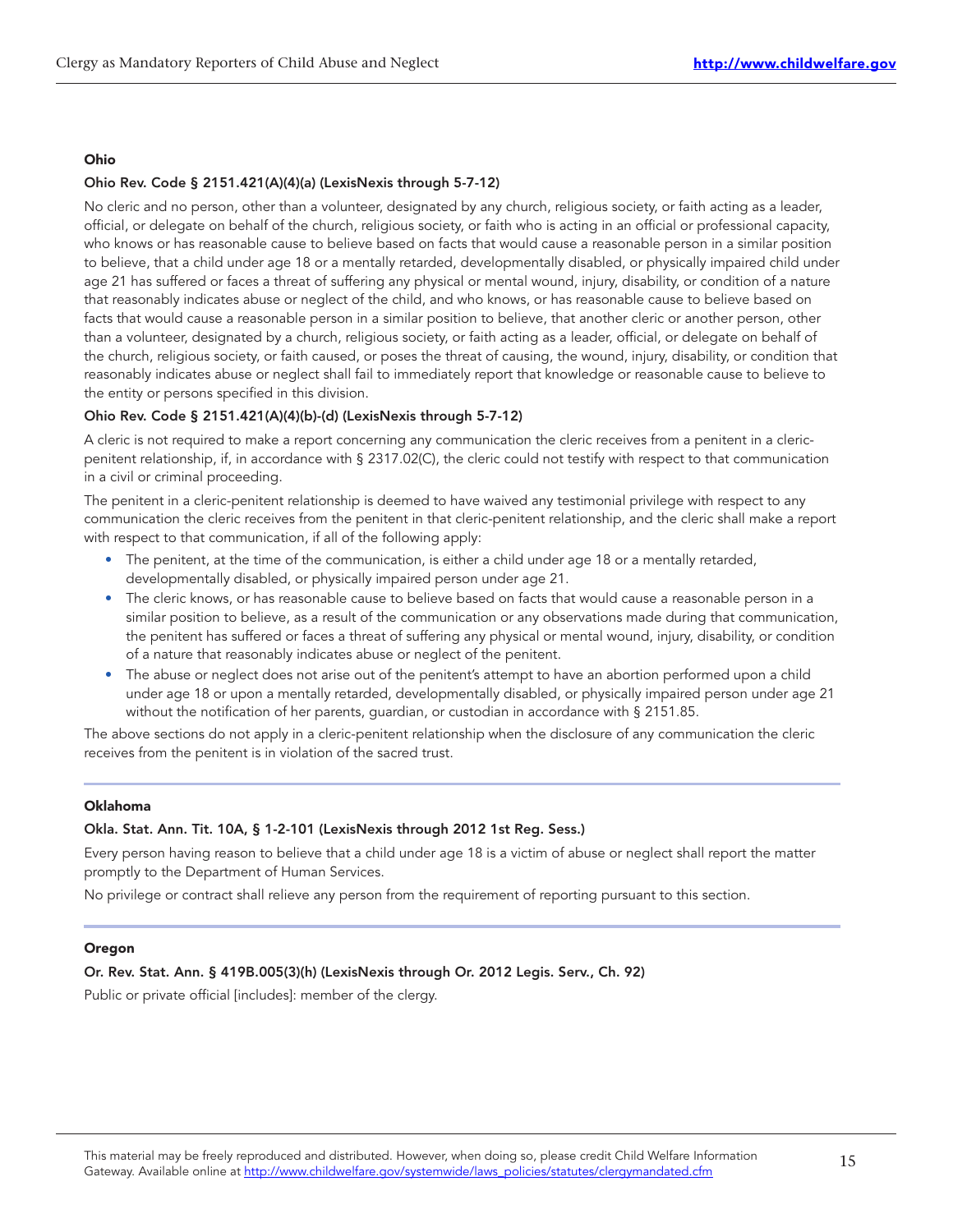#### Or. Rev. Stat. Ann. § 419B.010(1) (LexisNexis through Or. 2012 Legis. Serv., Ch. 92)

Any public or private official having reasonable cause to believe that any child with whom the official comes in contact has suffered abuse, or that any person with whom the official comes in contact has abused a child, shall immediately report or cause a report to be made.

Nothing shall affect the duty to report imposed by the reporting laws, except that a psychiatrist, psychologist, member of clergy, or attorney shall not be required to report such information communicated by a person if such communication is privileged under §§ 40.225 to 40.295.

#### Pennsylvania

#### 23 Pa. Cons. Stat. Ann. § 6311(a), (b) (LexisNexis through 2012 Reg. Sess.)

Except with respect to confidential communications made to an ordained member of the clergy, which are protected under law relating to confidential communications to clergy members, the privileged communication between any professional person required to report and the patient or client of that person shall not apply to situations involving child abuse [or neglect] and shall not constitute grounds for failure to report as required by this chapter.

Enumeration of persons required to report [includes]: members of the clergy.

#### Puerto Rico

#### P.R. Laws Ann. Tit. 8, § 446(b) (LexisNexis through Dec. 2009)

Any person who has knowledge of or suspects that a minor is a victim of abuse, institutional abuse, neglect, and/or institutional neglect shall report that fact through the hotline of the department, to the Puerto Rico police, or to the local office of the department.

#### Rhode Island

#### R.I. Gen. Laws § 40-11-11 (LexisNexis through 3-2-12)

The privileged quality of communication between husband and wife and any professional and his or her patient or client, except that between attorney and client, is hereby abrogated in situations involving known or suspected child abuse or neglect and shall not constitute grounds for failure to report as required by this chapter, failure to cooperate with the department in its activities pursuant to this chapter, or failure to give or accept evidence in any judicial proceeding relating to child abuse or neglect. In any family court proceeding relating to child abuse or neglect, notwithstanding the provisions of other statutes, no privilege of confidentiality may be invoked with respect to any illness, trauma, incompetency, addiction to drugs, or alcoholism of any parent.

#### R.I. Gen. Laws § 40-11-3(a) (LexisNexis through 3-2-12)

Any person who has reasonable cause to know or suspect that any child has been abused or neglected or has been a victim of sexual abuse by another child shall, within 24 hours, transfer that information to the department.

#### South Carolina

#### S.C. Code Ann. § 63-7-420 (LexisNexis through 2011 Sess.)

The privileged quality of communication between husband and wife and any professional person and his or her patient or client--except that between attorney and client or clergy member, including Christian Science practitioner or religious healer, and penitent--is abrogated and does not constitute grounds for failure to report or the exclusion of evidence in a civil protective proceeding resulting from a report pursuant to this article. However, a clergy member, including Christian Science practitioner or religious healer, must report in accordance with this subarticle, except when information is received from the alleged perpetrator of the abuse and neglect during a communication that is protected by the clergy and penitent privilege as defined in § 19-11-90.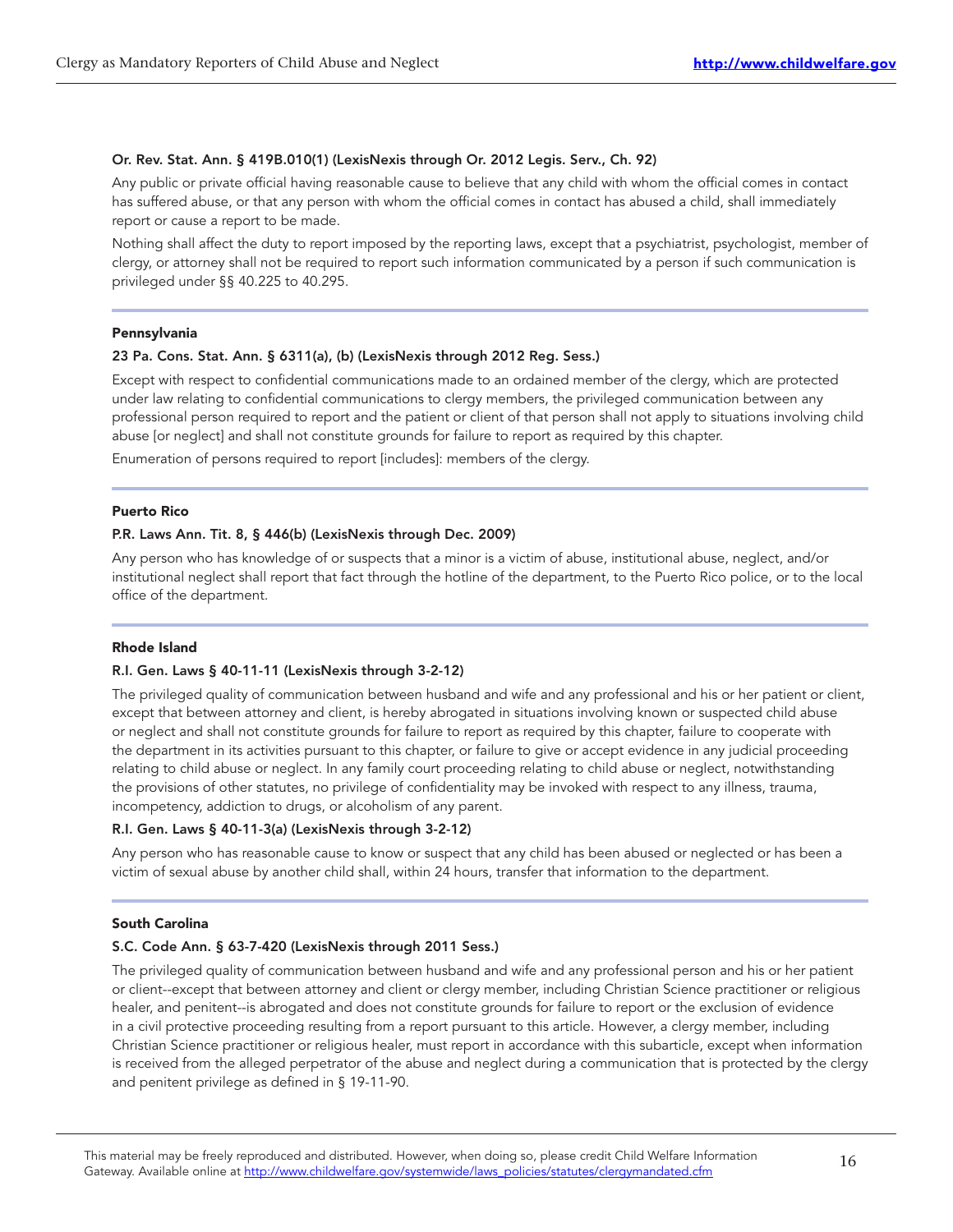#### S.C. Code Ann. § 63-7-310(A) (LexisNexis through 2011 Sess.)

Persons required to report include members of the clergy, including Christian Science practitioners or religious healers.

#### South Dakota

This issue is not addressed in the statutes reviewed.

#### Tennessee

#### Tenn. Code Ann. § 37-1-605(a) (LexisNexis through 2011 Reg. Sess.)

Any person who knows or has reasonable cause to suspect that a child has been sexually abused shall report such knowledge or suspicion to the department.

#### Tenn. Code Ann. § 37-1-403(a) (LexisNexis through 2011 Reg. Sess.)

Any person who has knowledge of or is called upon to render aid to any child who is suffering from or has sustained any wound, injury, disability, or physical or mental condition shall report such harm immediately if the harm is of such a nature as to reasonably indicate that it has been caused by brutality, abuse, or neglect or that, on the basis of available information, reasonably appears to have been caused by brutality, abuse, or neglect.

#### Texas

#### Tex. Fam. Code Ann. § 261.101 (LexisNexis through 2011 1st Sess.)

A person having cause to believe that a child's physical or mental health or welfare has been adversely affected by abuse or neglect by any person shall immediately make a report as provided by this subchapter.

The requirement to report under this section applies, without exception, to an individual whose personal communications may otherwise be privileged, including an attorney, a member of the clergy, a medical practitioner, a social worker, a mental health professional, and an employee of a clinic or health-care facility that provides reproductive services.

#### Utah

#### Utah Code Ann. § 62A-4a-403 (LexisNexis through 2011 3rd Sess.)

When any person has reason to believe that a child has been subjected to abuse or neglect, or who observes a child being subjected to conditions or circumstances that reasonably would result in abuse or neglect, he or she shall immediately notify the nearest peace officer, law enforcement agency, or office of the division.

The notification requirements do not apply to a clergy member or priest, without the consent of the person making the confession, with regard to any confession made to him or her in his or her professional character in the course of discipline enjoined by the church to which he or she belongs, if:

- The confession was made directly to the clergy member or priest by the perpetrator.
- The clergy member or priest is, under canon law or church doctrine or practice, bound to maintain the confidentiality of that confession.

When the clergy member or priest receives information about abuse or neglect from any source other than confession of the perpetrator, he or she is required to give notification on the basis of that information, even though he or she may have also received a report of abuse or neglect from the confession of the perpetrator.

Exemption of notification requirements for a clergy member or priest does not exempt him or her from any other efforts required by law to prevent further abuse or neglect by the perpetrator.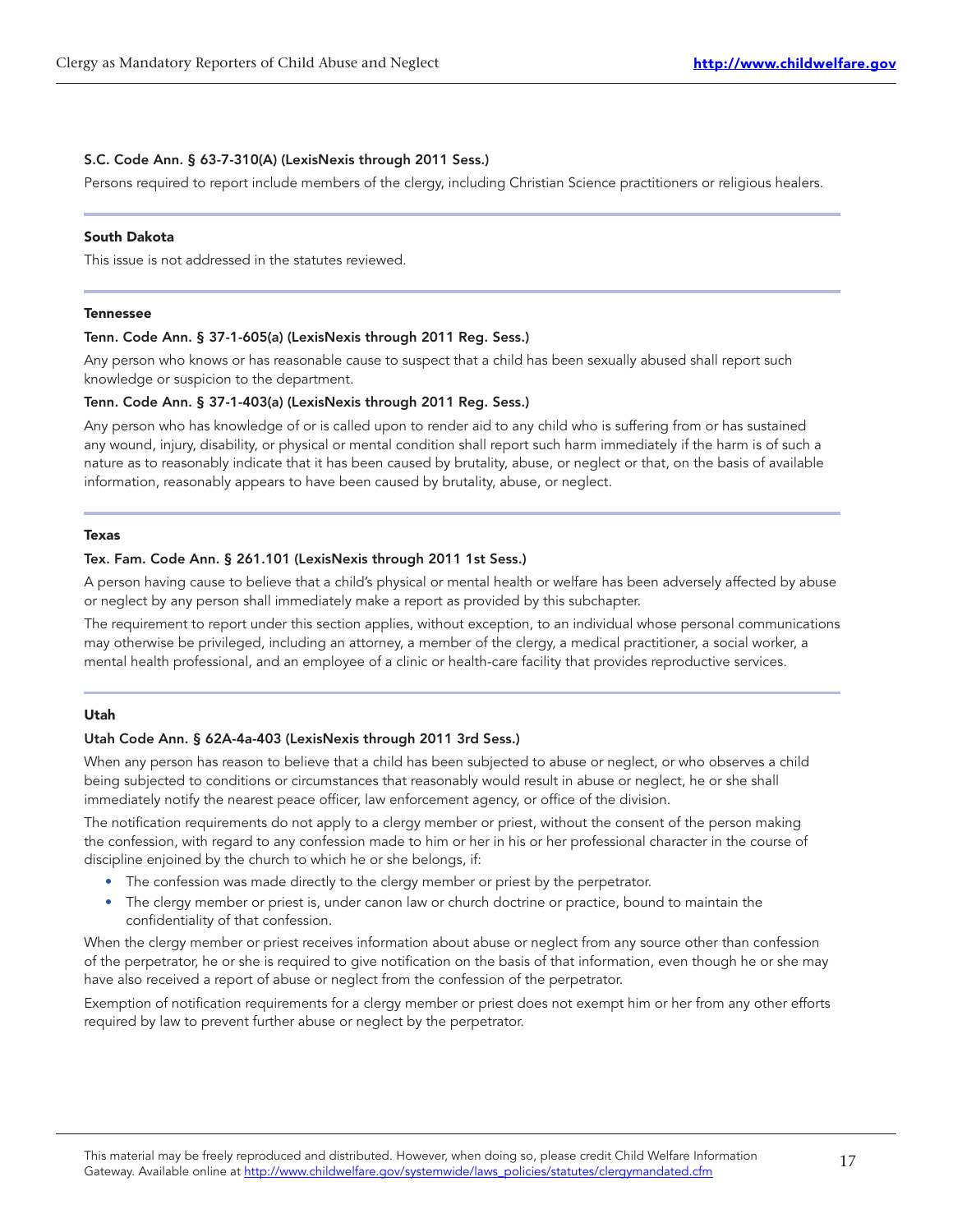#### Vermont

#### Vt. Stat. Ann. Tit. 33, § 4913(a), (f)-(h) (LexisNexis through Vt. 2012 Legis. Serv., Act 156)

Any member of the clergy who has reasonable cause to believe that any child has been abused or neglected shall report or cause a report to be made in accordance with the reporting laws.

Except as provided below, a person may not refuse to make a report required by this section on the grounds that making the report would violate privilege or disclose a confidential communication.

A member of the clergy shall not be required to make a report under this section if the report would be based upon information revealed in a communication that is:

- Made to a member of the clergy acting in his or her capacity as spiritual advisor
- Intended by the parties to be confidential at the time the communication is made
- Intended by the communicant to be an act of contrition or a matter of conscience
- Required to be confidential by religious law, doctrine, or tenet

When a member of the clergy receives information about abuse or neglect of a child in a manner other than as described above, he or she is required to report on the basis of that information even though he or she may have also received a report of abuse or neglect about the same person or incident in the manner described above.

#### Vt. Stat. Ann. Tit. 33, § 4912(12) (LexisNexis through 2012 Sess.)

'Member of the clergy' means a priest, rabbi, clergy member, ordained or licensed minister, leader of any church or religious body, or accredited Christian Science practitioner, person performing official duties on behalf of a church or religious body that are recognized as the duties of a priest, rabbi, clergy, nun, brother, ordained or licensed minister, leader of any church or religious body, or accredited Christian Science practitioner.

#### Virgin Islands

This issue is not addressed in the statutes reviewed.

#### Virginia

#### Va. Code Ann. § 63.2-1509 (LexisNexis through Va. 2012 Legis. Serv., Act 815)

This subsection [enumerating mandated reporters] shall not apply to any regular minister, priest, rabbi, imam, or duly accredited practitioner of any religious organization or denomination usually referred to as a church as it relates to (i) information required by the doctrine of the religious organization or denomination to be kept in a confidential manner, or (ii) information that would be subject to § 8.01-400 or 19.2-271.3 if offered as evidence in court.

#### Washington

#### Wash. Rev. Code Ann. § 26.44.030(7) (LexisNexis through Wash. 2012 Legis. Serv., Act 259)

Information considered privileged by statute and not directly related to reports required by this section must not be divulged without a valid written waiver of the privilege.

#### Wash. Rev. Code Ann. § 26.44.060(3) (LexisNexis through 2012 Reg. Sess.)

Conduct conforming with reporting requirements shall not be deemed a violation of the confidential communication privilege of §§ 5.60.060 (3) and (4) [pertaining to clergy-penitent and physician-patient privilege], 18.53.200 [pertaining to optometrist-patient privilege], and 18.83.110 [pertaining to psychologist-client privilege].